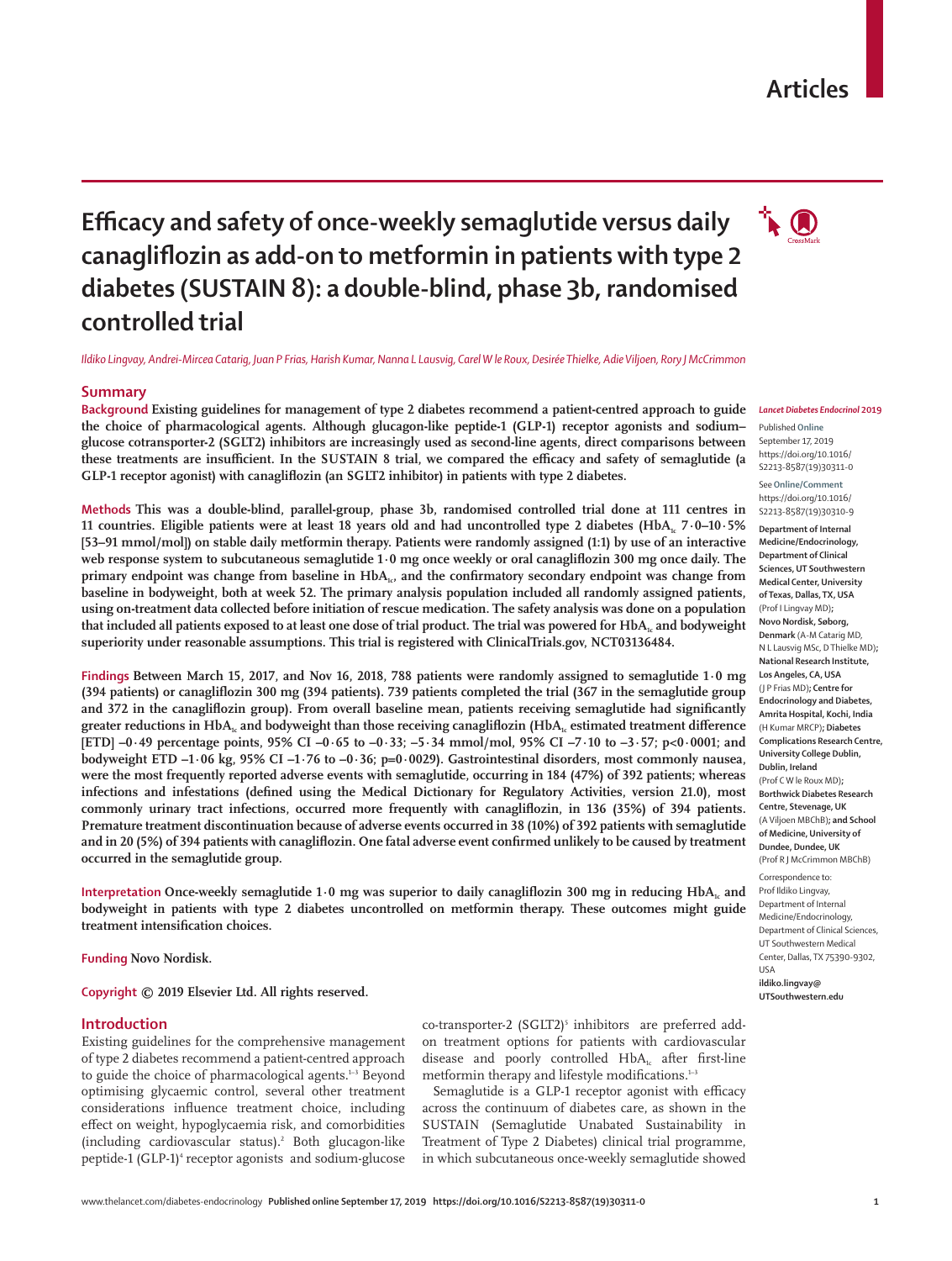#### **Research in context**

#### **Evidence before this study**

Glucagon-like peptide-1 (GLP-1) receptor agonists and sodium-glucose co-transporter-2 (SGLT2) inhibitors are increasingly being used as preferred second-line agents after metformin for the management of type 2 diabetes because of additional effects beyond HbA<sub>1c</sub> lowering, including weight loss and improvements in cardiovascular outcomes. The Joint Guidelines of the American Diabetes Association and the European Association for the Study of Diabetes recommend second-line therapy with GLP-1 receptor agonists for patients with type 2 diabetes who have atherosclerotic heart disease and SGLT2 inhibitors for those with heart failure. However, to our knowledge, there are insufficient comparative data on the second-line use of GLP-1 receptor agonists versus SGLT2 inhibitors in patients with type 2 diabetes inadequately controlled with metformin alone and who do not have cardiovascular conditions. This scarcity of data can complicate physician decision making.

# **Added value of this study**

The results of the SUSTAIN 8 trial showed that subcutaneous semaglutide 1·0 mg once weekly was superior to oral canagliflozin 300 mg daily in reducing HbA<sub>1c</sub> and bodyweight

superior  $HbA_{1c}$  and bodyweight reductions compared with those of placebo, sitagliptin, exenatide extended release, insulin glargine, and dulaglutide.<sup>6-11</sup> Canagliflozin, a once-daily oral SGLT2 inhibitor, also has efficacy in glycaemic control and weight loss compared with that of placebo and active comparators.12–15 Both semaglutide and canagliflozin provide cardiovascular benefits in patients with type 2 diabetes at high risk of cardiovascular disease.<sup>16,17</sup>

Although GLP-1 receptor agonists and SGLT2 inhibitors are increasingly used as second-line agents, comparative data on the second-line use of GLP-1 receptor agonists versus SGLT2 inhibitors are insufficient. With many available treatment options, but little robust data to support an evidence-based choice, an individualised approach to patient care can be difficult. Therefore, we did the SUSTAIN 8 study to compare the effect of semaglutide 1·0 mg with canagliflozin 300 mg on reductions in  $HbA<sub>1c</sub>$  and bodyweight in individuals with uncontrolled type 2 diabetes. SUSTAIN 8 was powered to show superiority of semaglutide in reducing  $HbA<sub>1c</sub>$  and bodyweight compared with canagliflozin.

# **Methods**

### **Study design and participants**

SUSTAIN 8 was a 52-week, phase 3b, randomised, doubleblind, double-dummy, active-comparator, two-arm, parallel-group trial. Patients were screened by investigators at 115 sites, and the trial was done at 111 centres (hospitals and specialised research centres) in 11 countries (Argentina, Brazil, Canada, India, Ireland, Lebanon, in adults with type 2 diabetes inadequately controlled with daily metformin therapy. Similar proportions of patients reported adverse events with semaglutide and canagliflozin, with some adverse events occurring at a higher rate with each treatment, as expected (gastrointestinal adverse events with semaglutide, and genital and perineal infections with canagliflozin). Rates of hypoglycaemia were low with both treatments.

### **Implications of the available evidence**

SUSTAIN 8 provides direct evidence of the superiority of semaglutide 1·0 mg over canagliflozin 300 mg in reducing HbA<sub>1c</sub> and bodyweight in patients with type 2 diabetes on metformin therapy, as well as showing similar safety profiles between the two agents. These findings support the use of semaglutide as an alternative to canagliflozin in second-line treatment of patients with type 2 diabetes who need treatment intensification after metformin. However, decisions on treatment intensification should always consider individual patient factors, such as presence of atherosclerotic disease, and history or high risk of heart failure, as well as patient and physician preferences.

Malaysia, Mexico, Sweden, the UK, and the USA). Trial design and a list of investigators are provided in the appendix (pp 2, 10–11). Eligible participants were aged 18 years or older with type 2 diabetes, had  $HbA<sub>1c</sub>$  levels of 7·0–10·5% (53–91 mmol/mol), were on a stable daily dose of metformin (≥1500 mg or maximum tolerated dose) for at least 90 days before screening, and had an estimated glomerular filtration rate (eGFR) of 60 mL/min per 1·73 m² or higher. Key exclusion criteria included history or presence of pancreatitis (acute or chronic), history of diabetic ketoacidosis, myocardial infarction, stroke, hospital admission for unstable angina, or transient ischaemic attack within 180 days before screening, and heart failure (New York Heart Association Class IV). Metformin was the only background diabetes medication allowed; patients continued the pre-trial dose throughout the treatment period, unless rescue medication was required. Patients receiving medication for diabetes or obesity other than those stated in the inclusion criteria within 90 days before screening were excluded, except for short-term insulin use for a maximum of 14 days before screening. A full list of inclusion and exclusion criteria is provided in the appendix (pp 12–13). The trial was done in compliance with the International Conference on Harmonisation Good Clinical Practice Guidelines and the Declaration of Helsinki. Prior to trial initiation, the protocol, the consent form, and the patient information sheet were reviewed and approved according to local regulations by appropriate health authorities, and by an independent ethics committee/institutional review board. All patients provided written informed consent.

See **Online** for appendix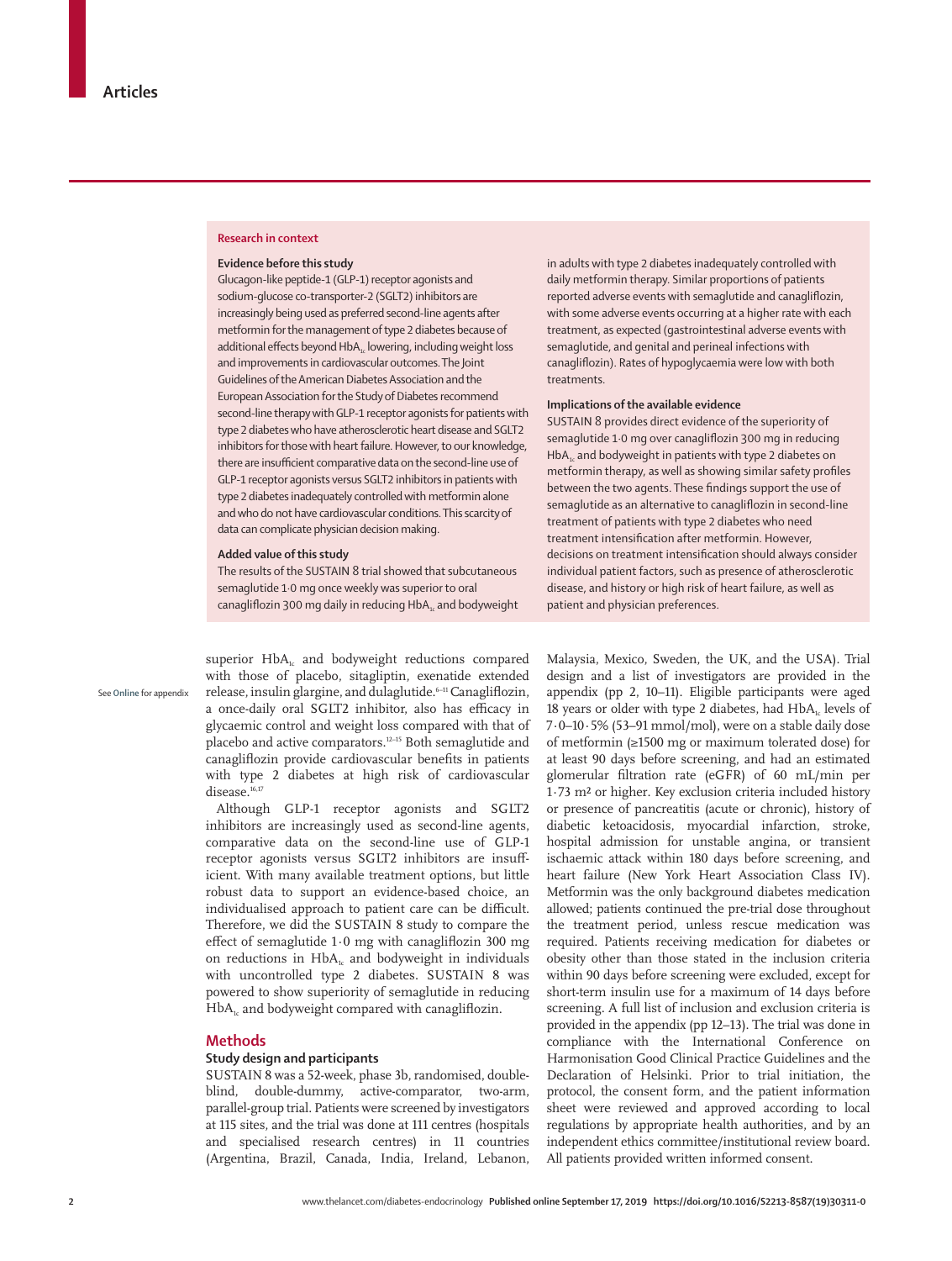# **Randomisation and masking**

Eligible patients were randomly assigned (1:1) through an interactive web response system to receive semaglutide 1·0 mg once weekly or canagliflozin 300 mg once daily (these doses were the final doses in SUSTAIN 8 after dose escalation). Randomisation was stratified according to participation in a body composition sub-study (results reported separately), and the allocation of trial products was accomplished by use of an interactive web response system. The interactive web response system was supplied by Perceptive eClinical Limited; they had no clinical involvement. Patients and investigators remained masked throughout the trial; unmasking occurred only when required for medical emergencies. To fulfil masking of the trial, a double-dummy design was implemented: all patients randomly assigned to semaglutide also received placebo tablets to mimic canagliflozin administration, while patients randomly assigned to canagliflozin also received placebo injections to mimic semaglutide administration.

## **Procedures**

A screening period of 2 weeks was followed by 52 weeks of treatment and a 5-week follow-up. The maintenance dose of semaglutide 1·0 mg was reached after an 8-week fixed dose-escalation period. Semaglutide was administered once weekly subcutaneously in the thigh, abdomen, or upper arm at any time of day, irrespective of meals, on the same day of the week. Canagliflozin was administered once daily as oral tablets, preferably taken before the first meal of the day; the maintenance dose of canaglifozin 300 mg once daily was reached after an 8-week fixed dose escalation. In patients whose eGFR fell persistently to lower than 60 mL/min per 1·73 m², the dose of canagliflozin or canagliflozin placebo was reduced to 100 mg once daily and re-escalated if eGFR increased to 60 mL/min per 1·73 m² or higher. All investigational treatments were discontinued if eGFR was reduced to lower than 45 mL/min per 1·73 m².

Rescue medication was offered to patients with confirmed fasting plasma glucose levels higher than 13·3 mmol/L (240 mg/dL) from week 8 to the end of week 13 and higher than 11·1 mmol/L (200 mg/dL) from week 14 to end of study treatment, or to patients with confirmed  $HbA<sub>1c</sub>$  higher than 8.5% (69.4 mmol/mol) from week 26 to end of study treatment. Choice of rescue medication was at the investigator's discretion and excluded GLP-1 receptor agonists, dipeptidyl peptidase-4 inhibitors, amylin analogues, and SGLT2 inhibitors. All events meeting the definition of an adverse event observed by the investigator, or spontaneously reported by the patients, were evaluated by the investigator and recorded on an adverse event form. This included events occurring from the first trial-related activity after the patient had signed the informed consent form, until the end of the post-treatment follow-up period. Procedures

and assessments for primary and secondary outcome measures are summarised in the appendix (pp 14–15).

# **Outcomes**

The primary endpoint was change in  $HbA<sub>1c</sub>$  percentage point from baseline to week 52. The confirmatory secondary endpoint was change in bodyweight (kg) from baseline to week 52. Prespecified supportive secondary efficacy endpoints included the following: achievement of target  $HbA_{1c}$  levels established by the American Diabetes Association (ADA; <7.0% [<53 mmol/mol])<sup>18</sup> and the American Association of Clinical Endocrinologists (AACE; ≤6⋅5% [≤48 mmol/mol]);<sup>1</sup> weightloss responses of at least 3%, at least 5%, or at least 10%; a composite endpoint of  $HbA_1c$  lower than 7.0% (<53 mmol/mol), no weight gain, and no severe hypoglycaemia (ADA classification)<sup>18</sup> or blood glucose confirmed symptomatic hypoglycaemic episodes; and a composite endpoint of HbA<sub>1c</sub> reduction of at least 1 percentage point and weight loss of at least 5%. A posthoc analysis assessed weight-loss responses of at least 15%.

Other prespecified secondary efficacy endpoints were change from baseline to week 52 in fasting plasma glucose, 7-point self-measured blood glucose profile, systolic and diastolic blood pressure, fasting blood lipids (total cholesterol, LDL cholesterol, HDL cholesterol, and triglycerides), and patient-reported outcomes assessed with the Diabetes Treatment Satisfaction Questionnaire (DTSQs), Control of Eating Questionnaire (CoEQ), and Short-Form health survey (SF-36, version 2).

Supportive safety endpoints included treatmentemergent adverse events and severe or blood glucoseconfirmed symptomatic hypoglycaemic episodes. All patients were required to have fundus photography or dilated fundoscopy before enrolment, and all new or worsening diabetic retinopathy events required the completion of a specific event form; these events were identified by a predefined Medical Dictionary for Regulatory Activities search with the "eye disorders" system organ class and "diabetic retinopathy" preferred term, during the in-trial observation period.

# **Statistical analysis**

The primary estimand was defined as the treatment difference between semaglutide and canagliflozin at week 52 for all randomly assigned patients if all patients completed treatment and did not start rescue medication. A sample size of 784 patients would ensure a power greater than 90% for the primary analysis and retrieved dropout sensitivity analysis for confirming superiority of semaglutide versus canagliflozin for  $HbA_1c$  and bodyweight under reasonable assumptions (HbA<sub>1c</sub>  $-0.32\%$ and bodyweight –2·4 kg for efficacy [primary analysis]; HbA<sub>1c</sub> –0.26% and bodyweight –2.0 kg for in-trial treatment effect [retrieved dropout analysis]; and SD 1·1% for  $HbA<sub>1c</sub>$  and 4.0 kg for bodyweight). We used a closed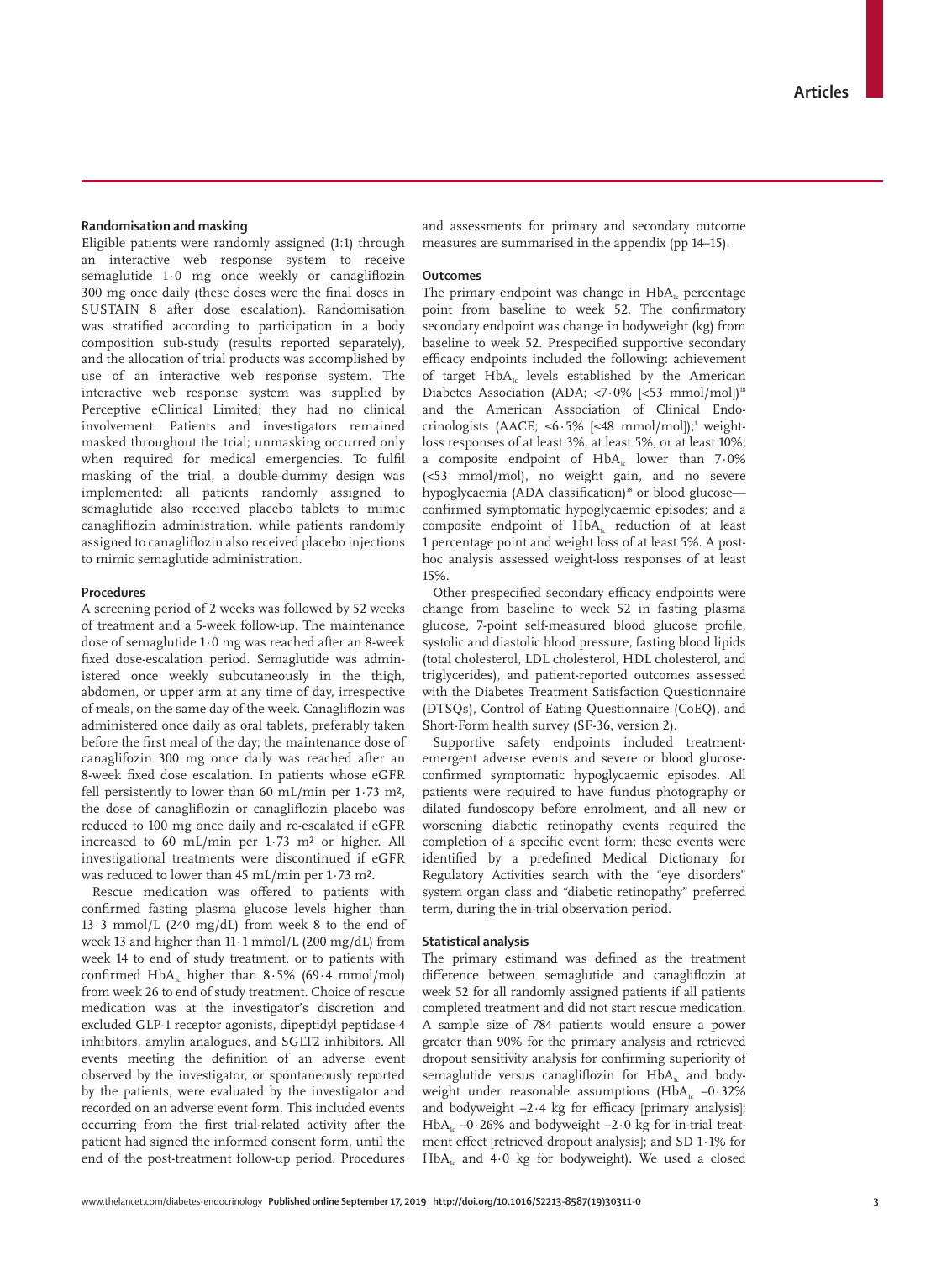testing procedure to control the overall type-1 error at a nominal two-sided 5% level (appendix p 3).

Analysis populations included the full analysis population of all patients randomly assigned to treatment and the safety analysis population of all patients exposed to at least one dose of trial product. The primary estimand was based on the full analysis population by using post-baseline measurements up to and including week 52 from the observation period termed on-treatment without rescue medication (defined as the period when patients were exposed to trial product and had not initiated any rescue medication); an ANCOVA with treatment, stratification, region, and baseline value as fixed effects; and multiple imputation for missing data. We imputed missing values using observed data within the same treatment group by use of Markov Chain Monte Carlo for intermittent missing values and a sequential regression approach for monotone missing values. For each post-baseline visit, missing data were imputed with a regression model including region and stratification factor as categorical effects and data from baseline and all previous visits as covariates. In total,



### *Figure 1:* **Trial profile**

\*Patients could meet more than one exclusion criteria. †Includes patients who withdrew consent before randomisation. ‡The full analysis population was defined as all patients randomly assigned and allocated to semaglutide or canagliflozin. §The safety analysis population was defined as all patients who were exposed to at least one dose of trial product. ¶Patients who discontinued treatment and who withdrew from the study were partly overlapping. ||Number of patients who completed treatment requiring rescue medication.

500 datasets were generated, each of which was analysed with the described ANCOVA; results were then combined with use of Rubin's rule to draw inference.

We did sensitivity analyses to support robustness of conclusions from the primary analysis, including the following: a tipping-point analysis (pattern-mixture model) based on the full analysis population using the on-treatment without rescue medication observation period; a retrieved dropout analysis based on the full analysis population using post-baseline measurements up to and including week 52 from the in-trial observation period (defined as the period in which people were considered to be within the trial, regardless of trial product discontinuation or initiation of rescue medicine); a statistical non-inferiority sensitivity analysis based on the per protocol analysis set; and multiple imputation for missing data, in which missing values were imputed using observed data within the same group.

To calculate odds ratios (ORs), we analysed all binary endpoints using a logistic regression model with treatment, region, and stratification factor as fixed factors and baseline value as a covariate. Before analysis, we imputed missing data for individual components separately, using observed data from patients within the same group (defined by randomised treatment), by use of a regression model including region and stratification factor as categorical effects, and data from baseline and all previous visits as covariates; these data were subsequently dichotomised.

All analyses, including sensitivity analyses, were prespecified in the statistical analysis plan, except for a post-hoc analysis of weight-loss responses of 15% or greater, and performed with Statistical Analysis System version 9·4. Before data were released for statistical analysis, a blinded review of all data took place to identify protocol deviations that might potentially have affected the results. No data monitoring committee was involved. This trial is registered with ClinicalTrials.gov, NCT03136484.

# **Role of the funding source**

The sponsor designed the study and did site monitoring, data collection, data analysis, and data interpretation. Site investigators gathered data. All authors had full access to all data, and the lead author had final responsibility for the decision to submit for publication. The sponsor funded editorial support, provided by a professional medical writer.

# **Results**

The study began on March 15, 2017, and ended on Nov 16, 2018. 1212 patients were screened, of whom 788 were enrolled and randomly assigned to semaglutide 1·0 mg or canagliflozin 300 mg (full analysis population, n=394 in each treatment group), with 786 (>99%) exposed to treatment (figure 1). Two patients were randomly assigned to semaglutide but not exposed (reasons unknown).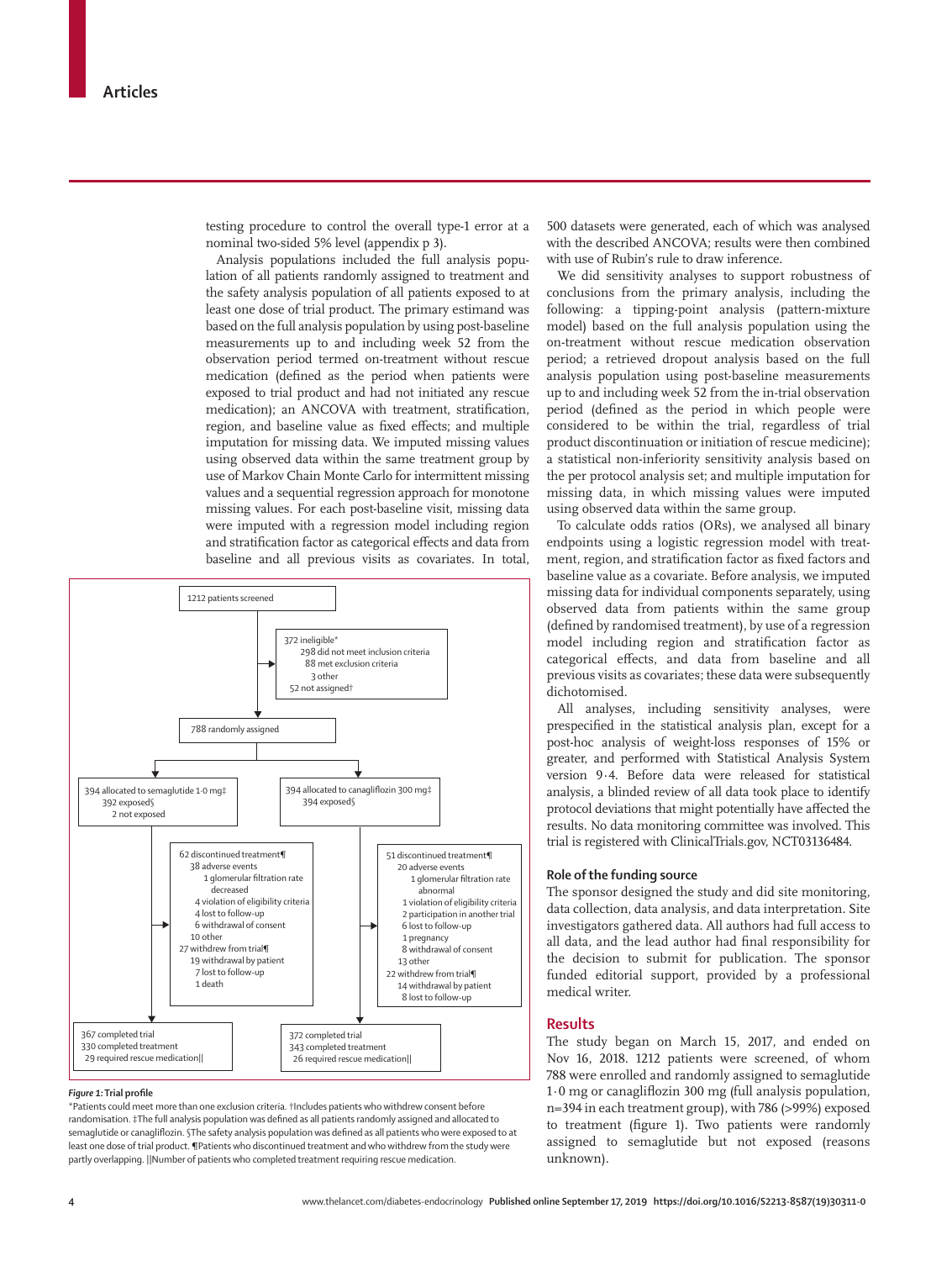In the full analysis population, 673 (85%) of 788 patients completed treatment (330 in the semaglutide group and 343 in the canagliflozin group) and 739 (94%) completed the trial (367 in semaglutide and 372 in canagliflozin). Overall, 29 (7%) of 394 patients in the semaglutide group and 27 (7%) of 394 patients in the canagliflozin group received rescue medication. Most patients initiating rescue medication had baseline  $HbA<sub>i</sub>$  higher than 8.5% (>69 mmol/mol). The most commonly used rescue medication was sulphonylurea (25 [86%] of 29 patients in the semaglutide group; 19 [70%] of 27 patients in the canagliflozin group). Baseline characteristics were similar across treatment groups, including the number of patients with complications from diabetes at screening (table 1).

For both treatment groups, mean baseline  $HbA_{1c}$ decreased over time from a pooled baseline average of 8·3% (SD 1·0) (66·7 mmol/mol, SD 10·9; figure 2A). Treatment with semaglutide led to superior reductions in HbA<sub>1</sub> compared with those with canagliflozin, with an estimated change from baseline to week 52 of  $-1.5$  percentage points (SE 0.06;  $-16.0$  mmol/mol, SE  $0.65$ ) with semaglutide and  $-1.0$  percentage points  $(0.06; -10.7 \text{ mmol/mol}, 0.61)$  with canagliflozin. The estimated treatment difference (ETD) was  $-0.49$  percentage points (95% CI  $-0.65$  to  $-0.33$ ;  $-5.34$  mmol/mol, 95% CI  $-7.10$  to  $-3.57$ ; p<0.0001). Greater proportions of patients achieved prespecified  $\rm HbA_{\sc i}$  targets with semaglutide than with canagliflozin (66% *vs* 45% achieved HbA<sub>1c</sub> <7.0% [<53 mmol/mol], OR 2·77, 95% CI 1·98–3·85, p<0·0001; 53% *vs* 24% achieved HbA<sub>1c</sub> ≤6·5% [≤48 mmol/mol], 4·19, 2·97–5·92,  $p<0.0001$ ; appendix p 4).

Semaglutide also resulted in superior reductions in bodyweight from baseline to week 52 (figure 2B). From an overall mean baseline of 90·2 kg (SD 22·6), estimated change in bodyweight was  $-5.3$  kg (SE 0.26) with semaglutide and  $-4.2$  kg (0.24) with canagliflozin (ETD  $-1.06$  kg, 95% CI  $-1.76$  to  $-0.36$ ; p=0.0029). Greater proportions of patients achieved weight loss of 3% or greater, 5% or greater (appendix p 5), and 10% or greater with semaglutide compared with those with canagliflozin, although only the difference in the proportion of patients achieving 10% or greater weight loss was significant (22% *vs* 9%; OR 2·99, 95% CI 1·89–4·75; p< $0.0001$ ; appendix p 6). A post-hoc analysis showed that a weight loss of 15% or greater was achieved by a greater proportion of patients receiving semaglutide than those receiving canagliflozin (7% *vs* 1%; OR 7·45, 95% CI 2·45–22·63; p=0·0004; appendix p 6).

The per-protocol analysis and the retrieved dropout analysis all returned significant ETDs, supporting the conclusions from the analyses of the primary and confirmatory secondary endpoints (appendix p 18). The results of all sensitivity analyses are available in the appendix (pp 16–18). Additionally, more patients receiving semaglutide than those receiving canagliflozin achieved

|                                                       | Semaglutide 1.0 mg<br>$(n=394)$ | Canagliflozin 300 mg<br>$(n=394)$ | <b>Total</b><br>$(n=788)$ |
|-------------------------------------------------------|---------------------------------|-----------------------------------|---------------------------|
| Age (years)                                           | 55.7(11.1)                      | 57.5(10.7)                        | 56.6(10.9)                |
| Sex                                                   |                                 |                                   |                           |
| Men                                                   | 223 (57%)                       | 201 (51%)                         | 424 (54%)                 |
| Women                                                 | 171 (43%)                       | 193 (49%)                         | 364 (46%)                 |
| Ethnicity                                             |                                 |                                   |                           |
| Hispanic or Latino                                    | 156 (40%)                       | 137 (35%)                         | 293 (37%)                 |
| Not Hispanic or Latino                                | 238 (60%)                       | 257 (65%)                         | 495 (63%)                 |
| Race                                                  |                                 |                                   |                           |
| Native American or Alaska Native                      | $1(-1%)$                        | 3(1%)                             | 4(1%)                     |
| Asian                                                 | 62 (16%)                        | 63 (16%)                          | 125 (16%)                 |
| Black or African-American                             | 28 (7%)                         | 30 (8%)                           | 58 (7%)                   |
| White                                                 | 297 (75%)                       | 290 (74%)                         | 587 (74%)                 |
| Other                                                 | 6(2%)                           | 7(2%)                             | 13 (2%)                   |
| Not applicable                                        | $\mathbf 0$                     | $1(-1%)$                          | $1(-1%)$                  |
| $HbA_{1c}$ (%)                                        | 8.3(1.0)                        | 8.2(1.0)                          | 8.3(1.0)                  |
| $HbAv$ (mmol/mol)                                     | 67.1(11.1)                      | $66-3(10-6)$                      | 66.7(10.9)                |
| Glucose (mmol/L)                                      |                                 |                                   |                           |
| Fasting plasma glucose                                | 9.4(2.7)                        | 9.4(2.6)                          | 9.4(2.7)                  |
| Mean 7-point SMBG*                                    | $10-3(2-4)$                     | 10.6(2.6)                         | 10.4(2.5)                 |
| Postprandial SMBG increments                          | 2.1(1.9)                        | 2.2(1.8)                          | 2.2(1.8)                  |
| Diabetes duration (years)                             | 7.5(5.9)                        | 7.2(5.4)                          | 7.4(5.6)                  |
| Bodyweight (kg)                                       | 90.6(22.6)                      | 89.8(22.6)                        | 90.2(22.6)                |
| Body-mass index (kg/m <sup>2</sup> )                  | 32.2(6.8)                       | 32.5(6.9)                         | 32.3(6.8)                 |
| Systolic blood pressure (mm Hq)                       | 129.4 (14.7)                    | 131.4(14.8)                       | 130.4(14.8)               |
| Diastolic blood pressure (mm Hq)                      | 78.9(9.3)                       | 79.5(9.0)                         | 79.2 (9.2)                |
| Pulse rate (beats per min)                            | 74.1(10.2)                      | 74.2(10.2)                        | <b>NA</b>                 |
| Lipids (mmol/L) <sup>+</sup>                          |                                 |                                   |                           |
| Total cholesterol                                     | 4.5(22.6)                       | 4.4 (24.9)                        | 4.4(23.7)                 |
| HDL cholesterol                                       | 1.1(24.6)                       | 1.1(23.9)                         | 1.1(24.3)                 |
| LDL cholesterol                                       | 2.4(37.6)                       | 2.4(42.3)                         | 2.4(40.0)                 |
| Triglycerides                                         | 1.8(53.3)                       | 1.7(51.5)                         | 1.8(52.4)                 |
| Renal function (eGFR)‡                                |                                 |                                   |                           |
| Normal                                                | 285 (72%)                       | 275 (70%)                         | 560 (71%)                 |
| Mild renal impairment                                 | 107 (27%)                       | 117 (30%)                         | 224 (28%)                 |
| Moderate renal impairment                             | 2(1%)                           | 2(1%)                             | 4(1%)                     |
| Severe renal impairment or<br>end-stage renal disease | $\mathbf 0$                     | $\mathbf 0$                       | $\mathbf 0$               |
| Diabetic complications                                |                                 |                                   |                           |
| Diabetic neuropathy                                   | 44 (11%)                        | 45 (11%)                          | 89 (11%)                  |
| Diabetic retinopathy§                                 | 33 (8%)                         | 32 (8%)                           | 65 (8%)                   |
| Macroangiopathy                                       | 19 (5%)                         | 19 (5%)                           | 38 (5%)                   |
| Diabetic nephropathy                                  | 11 (3%)                         | 17 (4%)                           | 28 (4%)                   |
| Macular oedema                                        | 2(1%)                           | 2(1%)                             | 4 (1%)                    |
| Anti-diabetes medication at screening                 |                                 |                                   |                           |
| Biguanides                                            | 394 (100%)                      | 394 (100%)                        | 788 (100%)                |
| Insulin and analogues for injection¶                  | $1(-1%)$                        | 0                                 | $1(-1%)$                  |

Data are n (%) or mean (SD), unless otherwise specified. eGFR=estimated glomerular filtration rate. NA=data not available. SMBG=self-measured blood glucose. \*Mean 7-point SMBG profile was calculated as the area under the profile divided by the measurement time. †Geometric mean (coefficient of variation). ‡Renal function was defined as normal (eGFR ≥90 mL/min per 1·73 m²), mild renal impairment (eGFR ≥60 to <90 mL/min per 1·73 m²), moderate renal impairment (eGFR ≥30 to <60 mL/min per 1·73 m²), severe renal impairment (eGFR ≥15 to <30 mL/min per 1·73 m²), and end-stage renal disease (eGFR <15 mL/min per 1-73 m<sup>2</sup>). §All patients were required to have fundus photography or dilated fundoscopy before enrolment to identify baseline diabetic retinopathy. **¶**Patient randomly assigned in error.

*Table 1:* **Baseline characteristics**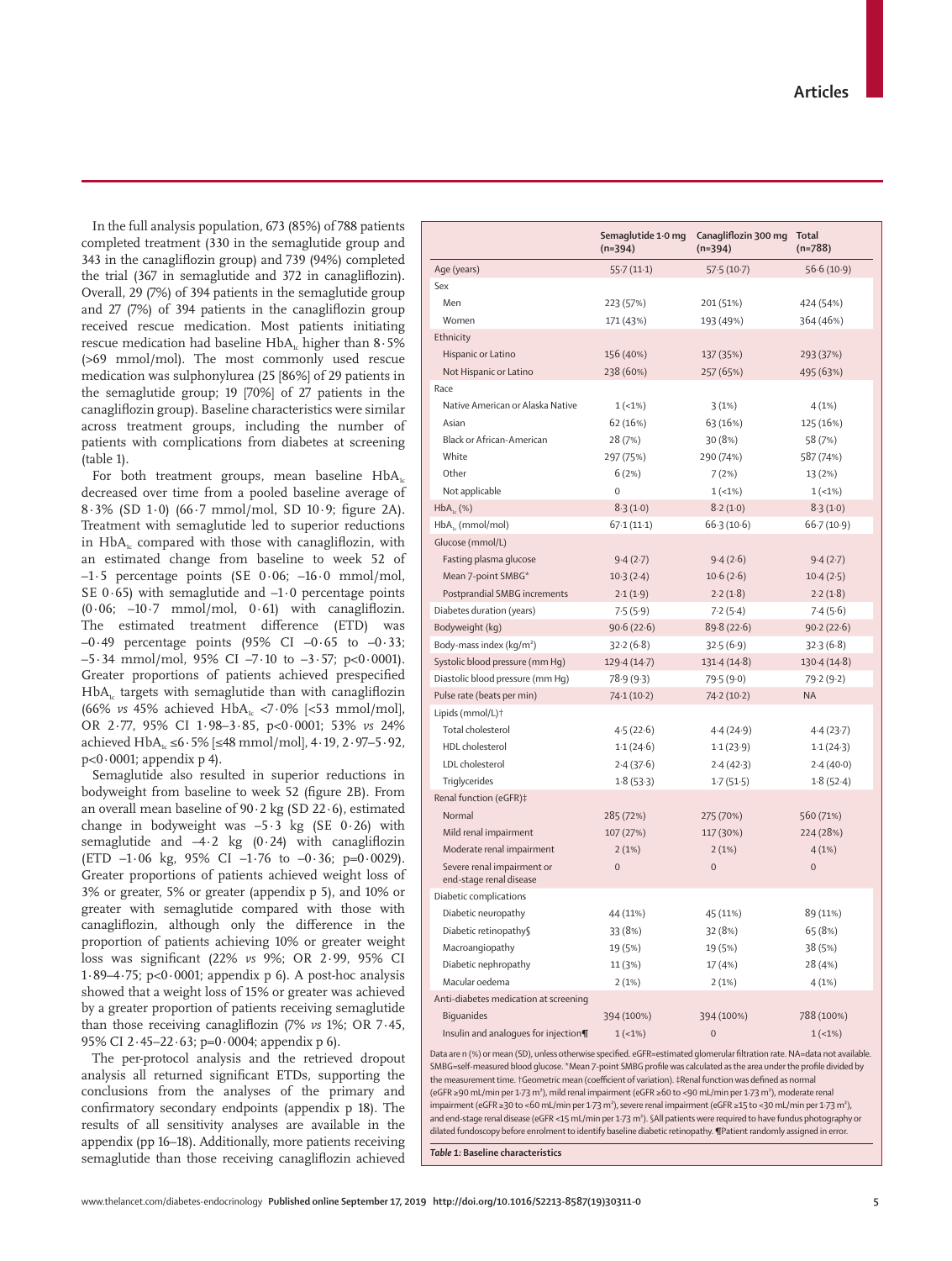

#### *Figure 2:* **Glycaemic and bodyweight outcomes**

On-treatment without rescue medication period data for all patients randomly assigned to treatment. Error bars are SE 1 of the means and dashed lines indicate the overall mean values at baseline. All site visits, except screening visits, were to be completed with patients in a fasting state. (A) Estimated mean HbA, by week and change in HbA<sub>1</sub>, from overall baseline to week 52. Mean estimates are from an ANCOVA with treatment, region, and stratification factor as fixed factors and baseline value as covariate, in which missing data were multiple imputed using data from patients within the same group defined by randomised treatment using a regression model including region and stratification factor as categorical effects and data from baseline and all previous visits as covariates. The missing data patterns were examined to detect unexpected patterns. (B) Estimated mean bodyweight by week and change in bodyweight from overall baseline to week 52. ETD=estimated treatment difference.

the composite endpoints of  $HbA_1$  lower than 7.0% (<53 mmol/mol), no weight gain, and no severe or blood glucose-confirmed hypoglycaemia (60% *vs* 40%; OR 2·56, 95% CI 1·84-3·54; p<0·0001) and  $HbA<sub>1c</sub>$  reduction of at least 1·0 percentage point ( $\geq 10.4$  mmol/mol) and weight loss of 5% or greater (39% *vs* 24%; 1·99, 1·43–2·76; p<0·0001; data not supplied).

Reductions in mean fasting plasma glucose and selfmeasured blood glucose (mean 7-point profile and mean postprandial increments) from baseline to week 52 were all greater with semaglutide than with canagliflozin (table 2). Both treatments resulted in reductions in blood pressure and fasting lipids. Canagliflozin reduced systolic and diastolic blood pressure versus semaglutide from baseline to week 52 (table 2). Pulse rate increased by a mean of 2·7 beats per min (SE 0·4) with semaglutide compared with a mean reduction of  $0.6$  beats per min (0.4) with canagliflozin (ETD 3·3, 95% CI 2·1–4·5; p<0·0001). Semaglutide reduced total serum cholesterol, LDL cholesterol and triglycerides compared with canagliflozin from baseline to week 52 (table 2; appendix p 19). Canagliflozin increased HDL cholesterol compared with semaglutide from baseline to week 52 (table 2).

We observed no difference in DTSQ score (overall and individual components) between semaglutide and canagliflozin, except for the category "satisfaction with current treatment", in which the score was in favour of semaglutide (ETD 0·13, 95% CI 0·00–0·26; p<0·05; appendix p 8). For the CoEQ, we found no difference between semaglutide and canagliflozin in any domain, except for the savoury craving domain score, in which the score was in favour of semaglutide (ETD  $-0.28$ , 95% CI –0 $\cdot$  54 to –0 $\cdot$ 03; p=0 $\cdot$ 030; appendix p 9). Results of the SF-36 questionnaire showed no differences between treatment groups for changes in overall healthrelated quality of life (data not shown).

In total, 1189 adverse events were reported by 298 (76%) of 392 patients in the semaglutide group, and 1138 adverse events were reported by 283 (72%) of 394 patients in the canagliflozin group (table 3). Most adverse events were mild (occurring in 262 [67%] of 392 patients with semaglutide and in 252 [64%] of 394 with canagliflozin) or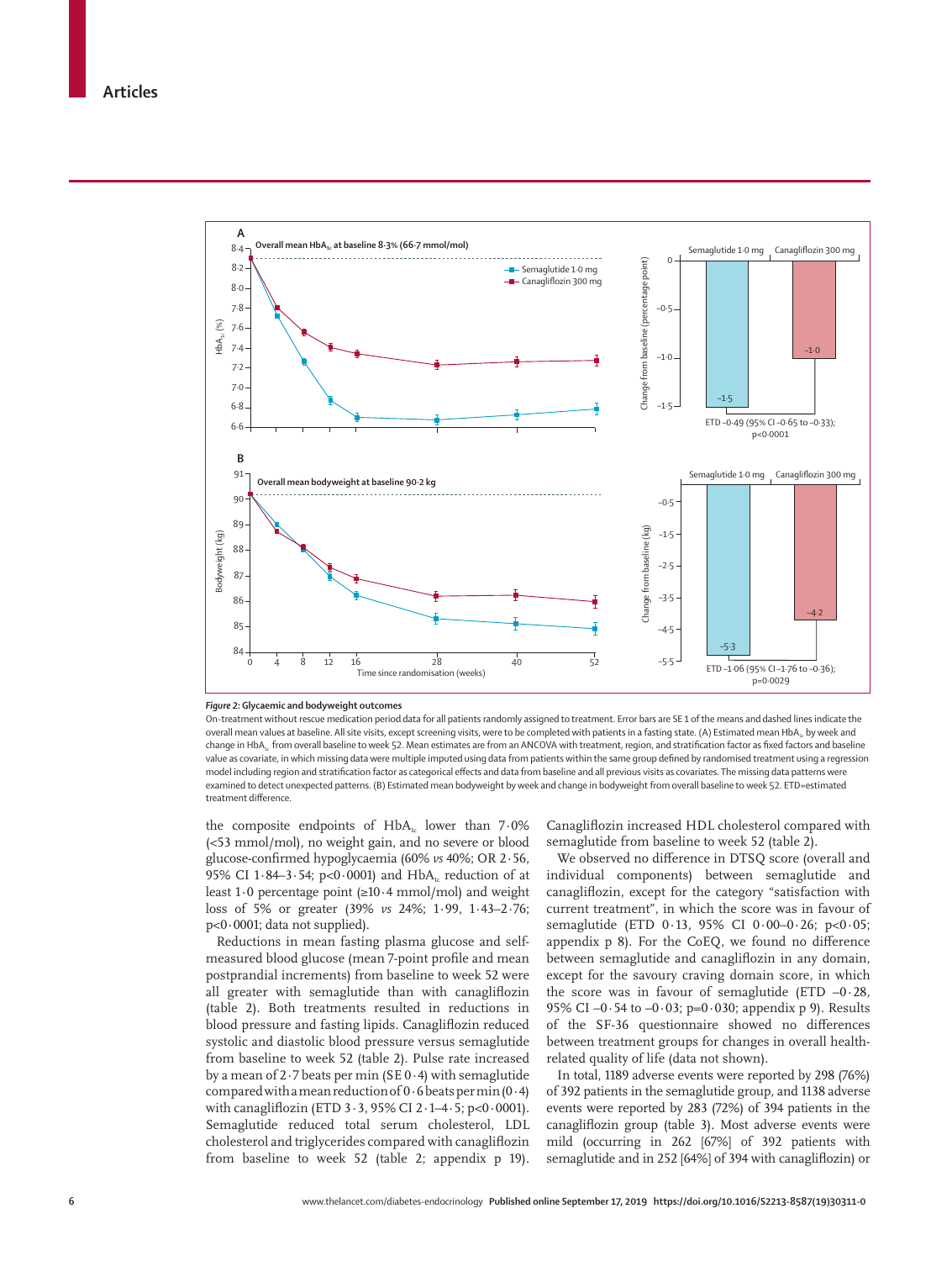|                                        | Change from baseline                 |                                      |                                                     | <b>Ratio to baseline</b>             |                                      |                                                |
|----------------------------------------|--------------------------------------|--------------------------------------|-----------------------------------------------------|--------------------------------------|--------------------------------------|------------------------------------------------|
|                                        | Semaglutide<br>$1.0$ mg<br>$(n=394)$ | Canagliflozin<br>300 mg<br>$(n=394)$ | Estimated treatment difference<br>(95% CI; p value) | Semaglutide<br>$1.0$ mg<br>$(n=394)$ | Canagliflozin<br>300 mg<br>$(n=394)$ | Estimated treatment ratio<br>(95% CI; p value) |
| Glucose (mmol/mol)                     |                                      |                                      |                                                     |                                      |                                      |                                                |
| <b>FPG</b>                             | $-2.3(0.10)$                         | $-2.0(0.10)$                         | $-0.36$ ( $-0.62$ to $-0.09$ ; p=0.0094)            | $\ldots$                             |                                      | $\ldots$                                       |
| Mean 7-point<br>SMBG profile*          | $-2.8(0.10)$                         | $-2.0(0.10)$                         | $-0.86$ ( $-1.14$ to $-0.58$ ; p<0.0001)            | $\ldots$                             |                                      |                                                |
| Postprandial<br><b>SMBG</b> increments | $-0.7(0.09)$                         | $-0.4(0.09)$                         | $-0.26$ ( $-0.49$ to $-0.02$ ; p=0.036)             | $\ldots$                             |                                      | $\ddotsc$                                      |
| Systolic blood<br>pressure (mm Hg)     | $-3.5(0.7)$                          | $-5.5(0.7)$                          | 2.0 (0 to 4.0; $p=0.045$ )                          | $\ddotsc$                            | $\ddotsc$                            | $\ldots$                                       |
| Diastolic blood<br>pressure (mm Hg)    | $-1.0(0.5)$                          | $-3.0(0.5)$                          | 2.0 (0.7 to 3.4; p=0.003)                           |                                      |                                      | $\ddotsc$                                      |
| Pulse rate<br>(beats per min)          | 2.7(0.4)                             | $-0.6(0.4)$                          | 3.3 (2.1 to 4.5; p<0.0001)                          |                                      |                                      |                                                |
| Lipids (mmol/L)                        |                                      |                                      |                                                     |                                      |                                      |                                                |
| Total cholesterol                      | $\ddotsc$                            |                                      | $\ldots$                                            | 0.97(0.01)                           | 1.03(0.01)                           | 0.94 (0.92 to 0.97; p<0.0001)                  |
| LDL cholesterol                        | $\ddots$                             | $\ddotsc$                            | $\ldots$                                            | 0.97(0.02)                           | 1.05(0.02)                           | 0.92 (0.88 to 0.96; p=0.0004)                  |
| <b>HDL</b> cholesterol                 | $\ddots$                             | $\cdots$                             | $\ldots$                                            | 1.04(0.01)                           | 1.08(0.01)                           | 0.96 (0.94 to 0.98; p=0.0001)                  |
| Triglycerides                          | $\ddots$                             | $\ddotsc$                            | $\ldots$                                            | 0.87(0.02)                           | 0.92(0.02)                           | 0.95 (0.90 to 1.00; p=0.040)                   |

and stratification factor as fixed factors and baseline value as covariate. Before analysis, we multiple imputed missing data using observed data from patients within the same group defined by randomised treatment, using a regression model including region and stratification factor as categorical effects and data from baseline and all previous visits as covariates. For lipids, the response and baseline values were log transformed before ANCOVA analysis. FPG=fasting plasma glucose. SMBG=self-measured blood glucose. \*Mean 7-point SMBG profile was calculated as the area under the profile divided by the measurement time.

*Table 2:* **Glucose, blood pressure, pulse rate, and lipids at 52 weeks**

moderate (occurring in 139 [35%] of 392 patients with semaglutide and in 118 [30%] of 394 with canagliflozin) in severity for both groups. 30 serious adverse events were reported by 18 (5%) of 392 patients receiving semaglutide, and 35 serious adverse events were reported by 21 (5%) of 394 patients receiving canagliflozin (table 3). The most frequent adverse events with semaglutide were gastrointestinal disorders (occurring in 184 [47%] of 392 patients with semaglutide *vs* 110 [28%] of 394 with canagliflozin), most commonly nausea (89 [23%] of 392 *vs* 26 [7%] of 394), whereas with canagliflozin, infections and infestations were the most frequent adverse events (occurring in 136 [35%] of 394 patients with canagliflozin *vs* 114 [29%] of 392 with semaglutide), most commonly urinary tract infections (18 [5%] of 394 vs 18 [5%] of 392 with semaglutide). No cases of Fournier's gangrene were reported. A higher proportion of patients in the semaglutide group prematurely discontinued treatment because of an adverse event compared with that in the canagliflozin group (38 [10%] of 392 with semaglutide *vs* 20 [5%] of 394 with canagliflozin). This was primarily driven by gastrointestinal adverse events in the semaglutide group (26 [7%] of 392 *vs* four [1%] of 394). The most common reason for premature treatment discontinuation in the canagliflozin group was infections and infestations (six [2%] of 394 patients with canaglifozin *vs* one [<1%] of 392 with semaglutide). Severe or blood glucose-confirmed symptomatic hypoglycaemia occurred in six (2%) patients with semaglutide and in five (1%)

patients with canagliflozin. Two events in one patient (<1%) from the semaglutide group on trial days 75 and 76 were considered severe. The first event was associated with physical activity, and no information was provided on the second event; both resolved after treatment with oral carbohydrates. New or worsening diabetic retinopathy was diagnosed in nine (2%) of 392 patients with semaglutide compared with 15 (4%) of 394 with canagliflozin during the in-trial observation period. No amputations occurred in the trial. One (<1%) fatal adverse event that did not meet the criteria for a coronary event occurred in the semaglutide group and was confirmed by the Event Adjudication Committee as sudden cardiac death unlikely to be caused by the treatment. We observed no clinically relevant changes in other safety parameters.

# **Discussion**

In SUSTAIN 8, we have shown the superiority of onceweekly semaglutide 1·0 mg versus daily canagliflozin 300 mg in reductions in  $HbA<sub>i</sub>$  and bodyweight in patients with uncontrolled type 2 diabetes on a background of metformin therapy, although both treatments led to improvements in glycaemia and weight loss. These results add to those observed in the SUSTAIN clinical trial programme, in which treatment with semaglutide led to superior improvements in glycaemic control and weight loss compared with those with placebo, sitagliptin, exenatide extended release, insulin glargine, and dulaglutide.<sup>6-11</sup>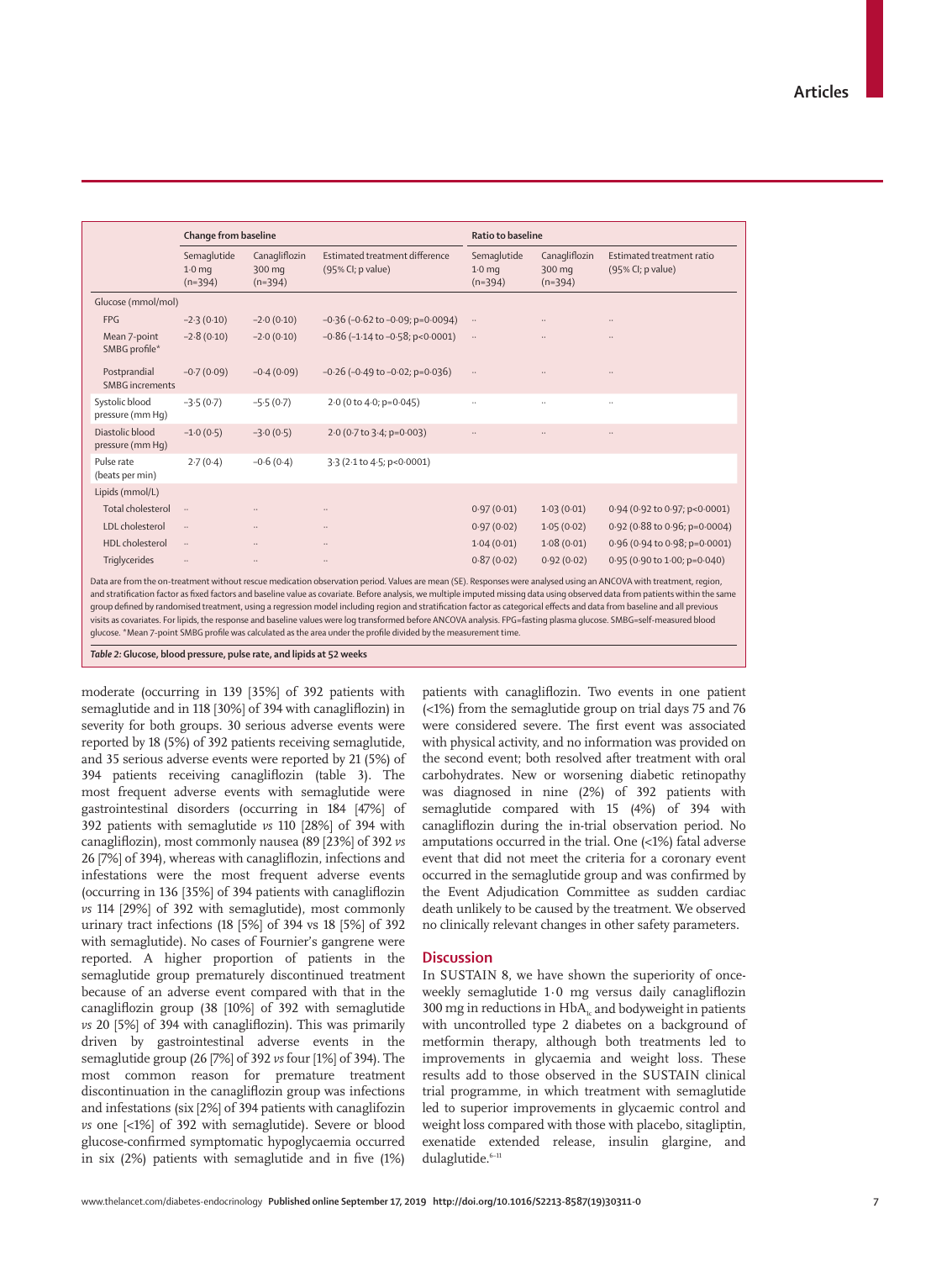|                                                                     | Semaglutide 1.0 mg (n=392) |                     | Canagliflozin 300 mg (n=394)         |                        |                     |                                      |  |  |
|---------------------------------------------------------------------|----------------------------|---------------------|--------------------------------------|------------------------|---------------------|--------------------------------------|--|--|
|                                                                     | Number of<br>patients*     | Number of<br>events | Event rate per<br>100 exposure-years | Number of<br>patients* | Number of<br>events | Event rate per<br>100 exposure-years |  |  |
| All adverse events                                                  | 298 (76%)                  | 1189                | $307 - 4$                            | 283 (72%)              | 1138                | $286 - 7$                            |  |  |
| Serious adverse events                                              | 18 (5%)                    | 30                  | 7.8                                  | 21 (5%)                | 35                  | 8.8                                  |  |  |
| Fatal adverse events <sup>+</sup>                                   | $1(-1%)$                   | $\mathbf{1}$        | 0.3                                  | $\bf 0$                | $\mathbf 0$         | <b>NA</b>                            |  |  |
| Adverse events leading to premature<br>treatment discontinuation‡   | 38 (10%)                   | 46                  | 11.9                                 | 20 (5%)                | 24                  | $6-0$                                |  |  |
| GI adverse events leading to premature<br>treatment discontinuation | 26(7%)                     | 28                  | 7.2                                  | 4(1%)                  | $\overline{4}$      | $1-0$                                |  |  |
| GI adverse events                                                   | 184 (47%)                  | 458                 | 118.4                                | 110 (28%)              | 208                 | $52 - 4$                             |  |  |
| GI adverse events occurring in ≥5% of patients                      |                            |                     |                                      |                        |                     |                                      |  |  |
| Nausea                                                              | 89 (23%)                   | 127                 | 32.8                                 | 26 (7%)                | 30                  | 7.6                                  |  |  |
| Diarrhoea                                                           | 60 (15%)                   | 95                  | 24.6                                 | 37 (9%)                | 58                  | $14 - 6$                             |  |  |
| Vomiting                                                            | 50 (13%)                   | 77                  | 19.9                                 | 9(2%)                  | 9                   | 2.3                                  |  |  |
| Dyspepsia                                                           | 22 (6%)                    | 23                  | 5.9                                  | 8(2%)                  | 8                   | 2.0                                  |  |  |
| Constipation                                                        | 20 (5%)                    | 20                  | 5.2                                  | 23 (6%)                | 23                  | 5.8                                  |  |  |
| Infections and infestations                                         | 114 (29%)                  | 172                 | 44.5                                 | 136 (35%)              | 241                 | $60 - 7$                             |  |  |
| Genital and perineal infections                                     | 10 (3%)                    | 11                  | 2.8                                  | 48 (12%)               | 69                  | $17-4$                               |  |  |
| Urinary tract infections                                            | 18 (5%)                    | 21                  | 5.4                                  | 18 (5%)                | 18                  | 4.5                                  |  |  |
| Hypoglycaemia§                                                      | 53 (14%)                   | 122                 | 31.5                                 | 32(8%)                 | 68                  | $17-1$                               |  |  |
| Severe or BG-confirmed hypoglycaemia                                | 6(2%)                      | 25                  | 6.5                                  | 5(1%)                  | 6                   | 1.5                                  |  |  |
| Severe                                                              | $1(-1%)$                   | $\overline{2}$      | 0.5                                  | $\mathbf 0$            | $\mathbf 0$         | <b>NA</b>                            |  |  |
| Adverse events potentially leading to<br>lower limb amputation¶     | 14 (4%)                    | 15                  | 3.6                                  | 24(6%)                 | 27                  | $6 - 4$                              |  |  |
| Nervous system disorders                                            | 8(2%)                      | 9                   | 2.1                                  | 16(4%)                 | 18                  | 4.3                                  |  |  |
| Infections and infestations                                         | $\overline{0}$             | $\overline{0}$      | <b>NA</b>                            | 4(1%)                  | 5                   | $1-2$                                |  |  |
| Vascular disorders                                                  | 3(1%)                      | 3                   | 0.7                                  | $1(-1%)$               | $1\,$               | 0.2                                  |  |  |
| Injury, poisoning, and procedural<br>complications (wound)          | $\overline{0}$             | $\overline{0}$      | <b>NA</b>                            | 2(1%)                  | $\overline{2}$      | 0.5                                  |  |  |
| Skin and subcutaneous tissue disorders<br>(skin ulcer)              | 2(1%)                      | $\overline{2}$      | 0.5                                  | $\mathbf{0}$           | $\mathbf 0$         | <b>NA</b>                            |  |  |
| Metabolism and nutrition disorders<br>(dehydration)                 | $\overline{0}$             | $\overline{0}$      | <b>NA</b>                            | $1(-1%)$               | $\mathbf{1}$        | 0.2                                  |  |  |
| Musculoskeletal and connective tissue<br>disorders (osteitis)       | $1(-1%)$                   | $\mathbf{1}$        | 0.2                                  | $\mathbf 0$            | $\bf 0$             | <b>NA</b>                            |  |  |
| Other adverse events of clinical interest                           |                            |                     |                                      |                        |                     |                                      |  |  |
| New or worsening diabetic retinopathy                               | 9(2%)                      | 10                  | 2.4                                  | 15 (4%)                | 16                  | 3.8                                  |  |  |
| Medication errors and overdose                                      | 8(2%)                      | 8                   | $2-1$                                | 2(1%)                  | $\overline{2}$      | 0.5                                  |  |  |
| Acute renal failure                                                 | 4(1%)                      | $\overline{4}$      | $1-0$                                | $\mathbf 0$            | $\mathbf{0}$        | <b>NA</b>                            |  |  |
| Malignant neoplasms**                                               | 2(1%)                      | 3                   | 0.7                                  | 4(1%)                  | $\overline{4}$      | 0.9                                  |  |  |

Data are n (%), unless otherwise specified. Adverse events were identified using MedDRA, version 21.0. ADA=American Diabetes Association. BG=blood glucose. GI=gastrointestinal. MedDRA=Medical Dictionary for Regulatory Activities. NA=not applicable. \*Number of patients who had at least one event. †One (<1%) sudden cardiac death (confirmed by the Event Adjudication Committee) occurred in the semaglutide 1·0 mg treatment group on trial day 369; this was considered unlikely to be caused by treatment. ‡Adverse events leading to premature treatment discontinuation in the semaglutide group (38 patients) were due to GI disorders (26 patients), investigations (five), metabolism and nutrition disorders (four), nervous system disorders (two), urinary tract infection (one), malaise (one), ureterolithiasis (one), feeling of despair (one), palpitations (one), back pain (one), and arterial disorder (one); in the canagliflozin group (20 patients), such adverse events were due to infections and infestation (six patients), GI disorders (four), skin and subcutaneous tissue disorders (three), investigations (two), general disorders and administration site conditions (two), renal and urinary disorders (two), skin and subcutaneous tissue disorders (two), motor dysfunction (one), irritability (one), vertigo (one), vulvovaginal pruritus (one), and epistaxis (one). §ADA classification (<3·9 mmol/L [<70 mg/dL]); severe or BG-confirmed symptomatic hypoglycaemia was defined as an episode that was severe according to the ADA classification or was BG-confirmed by a plasma glucose value (<3·1 mmol/L [56 mg/dL]), with symptoms consistent with hypoglycaemia. ¶A signal of increased risk of lower limb amputations has been associated with the use of canagliflozin; while the review of this risk by health authorities is ongoing, participants at risk were excluded from this trial, and assessment of leg and foot was required at every site visit; adverse events potentially leading to lower limb amputation were those observed during the in-trial observation period (defined as the period where people were considered within the trial, regardless of trial product discontinuation or initiation of rescue medicine) according to a predefined MedDRA search. ||Adverse events are based on a predefined MedDRA search; new or worsening diabetic retinopathy were adverse events observed during the in-trial observation period. \*\*Malignant neoplasms were events confirmed by the Event Adjudication Committee and observed during the in-trial observation period.

*Table 3:* **Overview of adverse events**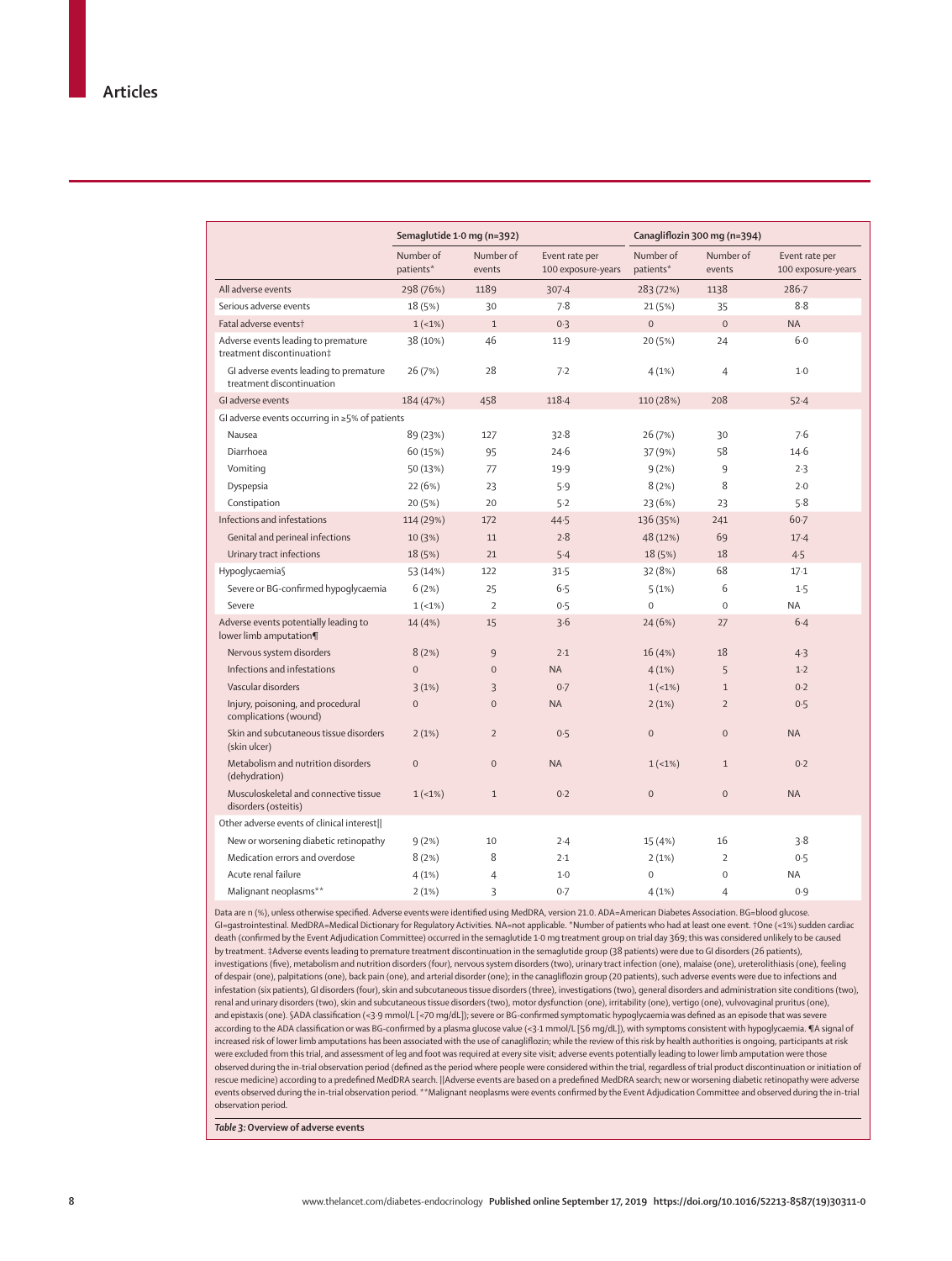Achieving the targets of  $HbA_i$  lower than 7.0%  $(**53** mmol/mol)<sup>18</sup>$  or 6 $\cdot$  5% or lower ( $\leq$ 48 mmol/mol)<sup>1</sup> is crucial for substantially reducing the development and progression of microvascular complications in type 2 diabetes.<sup>18</sup> Both semaglutide<sup>6-11</sup> and canagliflozin<sup>12-15</sup> were previously shown to have efficacy in reducing  $HbA<sub>i</sub>$  to target levels. In SUSTAIN 8, the 1·5 percentage point (16.0 mmol/mol) reduction in  $HbA_i$  with semaglutide is consistent with reported mean reductions of 1·5–1·8 percentage points in previous trials.<sup>19</sup> Similarly, the 1·0 percentage point (10·7 mmol/mol) reduction in  $HbA<sub>k</sub>$  achieved with canagliflozin is consistent with the 0·80–1·03 percentage point reductions reported in the literature.20,21 Approximately two-thirds of patients receiving semaglutide achieved the ADA target of  $HbA_{1c}$ lower than 7·0% (<53 mmol/mol) and over half of patients met the more ambitious AACE target of  $HbA<sub>i</sub>$  6·5% or lower (≤48 mmol/mol), compared with fewer than half achieving the ADA target and fewer than a quarter achieving the AACE target in those receiving canagliflozin. These results are similar to those from responder analyses of the global SUSTAIN clinical trial programme for semaglutide<sup>22</sup> and phase 3 studies with canagliflozin<sup>12,13</sup> and reflect the findings of a network meta-analysis assessing the comparative efficacy of semaglutide and canagliflozin in patients with type 2 diabetes inadequately controlled with metformin therapy.<sup>23</sup>

In SUSTAIN 8, twice as many patients achieved weight loss of at least 10% with semaglutide than those with canagliflozin after 1 year of treatment. Because the SUSTAIN 1–5 and 7 trials assessing 5% and 10% weight loss have repeatedly shown superior responses with semaglutide compared with those with comparators, and because semaglutide can consistently provide 15% weight loss in some patients,<sup>24</sup> we did a post-hoc analysis to investigate if a more stringent weight loss target of at least 15% was attainable by a meaningful proportion of patients with semaglutide. The analysis found that 7% of patients were so-called super-responders, achieving at least 15% weight loss. This highlights the potential benefit of a 15% weight loss to patients and health-care professionals, as well as reassuring them that this is a recognised effect of semaglutide and should not be a cause for undue concern. These results are similar to the greater proportions of weight-loss responders with semaglutide compared with those receiving comparators that were observed in SUSTAIN 1–5 and 7. Factors contributing to the magnitude of weight loss observed with semaglutide are not fully understood. In SUSTAIN 9, the addition of semaglutide to an SGLT2 inhibitor significantly reduced bodyweight compared with placebo (ETD −3·81 kg, 95% CI −4·70 to −2·93),25 an additive effect that suggests a difference in the mechanism of action for weight loss between drug classes and a possible synergy when these classes are used concomitantly. The effect of GLP-1 receptor agonists on weight loss is believed to be centrally mediated,<sup>26</sup> with reduced energy intake as a potential result of reduced appetite and food cravings, better control of eating, and a lower preference for fatty food.<sup>27</sup> SGLT2 inhibitors are generally considered to cause weight loss by glucose excretion (calorie loss) in the kidneys, although this glucosuria can elicit adaptive compensatory increases in energy intake to mitigate excessive weight loss.<sup>28</sup> Surprisingly, patient-reported outcomes in SUSTAIN 8 showed improved control of cravings in both groups, although semaglutide significantly decreased the desire for savoury food compared with that with canagliflozin (appendix p 9); the reasons for this result are not known.

In SUSTAIN 8, both canagliflozin and semaglutide reduced blood pressure, although the reduction with canagliflozin was significantly greater. Semaglutide reduced levels of total cholesterol, LDL cholesterol, and triglycerides compared with canagliflozin, results that have been observed against other comparators in previous trials,6,8–11,16,25 whereas canagliflozin increased HDL cholesterol compared with semaglutide. Hyperlipidaemia is a well known risk factor for cardiovascular disease and a particular concern for patients with type 2 diabetes.<sup>29</sup> The beneficial effects of semaglutide on lipids might have had a role in the cardiovascular risk reduction shown in SUSTAIN 6, in which treatment with semaglutide significantly decreased the occurrence of major cardiovascular events compared with that of placebo in patients at high risk of cardiovascular disease.<sup>16</sup>

The results of SUSTAIN 8 showed low rates of serious adverse events for both semaglutide and canagliflozin. The reported higher incidence of gastrointestinal adverse events with semaglutide was expected, with rates similar to those across the SUSTAIN programme.<sup>6-11</sup> Likewise, the higher incidence of genital and perineal infections with canagliflozin was expected and has been reported previously.12–15 Severe or blood glucose-confirmed hypoglycaemia was low and similar in both treatment groups. These results, combined with consistently low rates of hypoglycaemic events reported across the SUSTAIN trials,<sup>6-11</sup> might offer further reassurance to patients with type 2 diabetes for whom fear of hypoglycaemia might be a barrier to achieving glycaemic control.

The superiority of semaglutide on  $HbA<sub>16</sub>$  and weight loss compared with canagliflozin was consistent with indirect evidence from clinical trials investigating the efficacy of GLP-1 receptor agonists compared with that of SGLT2 inhibitors.<sup>30</sup> In a network meta-analysis that indirectly compared the efficacy of semaglutide with SGLT2 inhibitors (including canagliflozin and dapagliflozin) in patients with type 2 diabetes inadequately controlled with metformin therapy, semaglutide outperformed SGLT2 inhibitor comparators in both glycaemic control and weight loss.<sup>23</sup> Similarly, another network meta-analyses showed superiority of GLP-1 receptor agonists versus SGLT2 inhibitors.<sup>31</sup> More recently, the PIONEER-2 trial has shown significantly greater effects of once-daily oral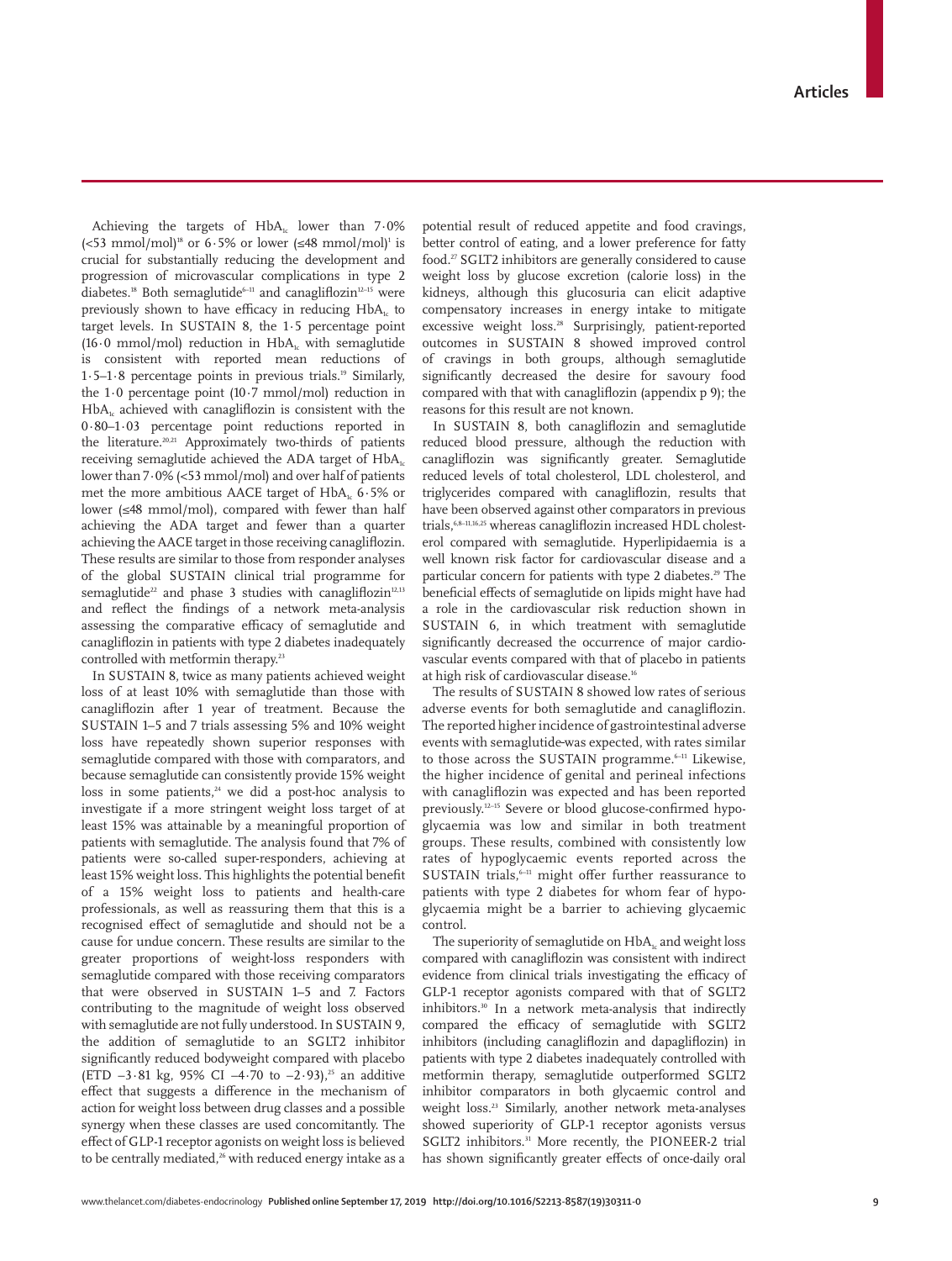semaglutide on glycaemic control and weight loss compared with those of empagliflozin at 52 weeks.<sup>32</sup>

Overall, the results of SUSTAIN 8 provide a robust head-to-head comparison of a GLP-1 receptor agonist and an SGLT2 inhibitor, show that semaglutide is an efficacious, well tolerated second-line treatment option for patients with type 2 diabetes, and provide important comparative second-line data on GLP-1 receptor agonists versus SGLT2 inhibitors in patients with type 2 diabetes uncontrolled by metformin therapy who do not have atherosclerotic heart disease. However, treatment intensification should always consider individual patient factors, such as presence of atherosclerotic disease and history or high risk of heart failure,<sup>3</sup> as well as patient and physician preferences.

SUSTAIN 8 has several strengths, including its substantial size, global population, double-blind nature, relatively long treatment period, and relevant head-tohead comparison with a well-established glucose-lowering medication. However, our study also has several limitations. As with any randomised controlled trial with multiple eligibility criteria and frequent, intensive follow-ups between health-care professionals and patients, the population of SUSTAIN 8 will not accurately reflect clinical practice or a real-world, heterogeneous population with type 2 diabetes. Additionally, although this trial had a sufficiently long duration to assess the effect of trial products on glycaemic control and weight loss, the evaluation of long-term effects, including persistence and potential complications and comorbidities, would require longer studies to assess fully. Finally, although assessment of patient-reported outcomes is an important strength of SUSTAIN 8, a consideration when interpreting these is the double-blind, double-dummy trial design, which meant that patients receiving oral canagliflozin also received a weekly injection of semaglutide-mimicking placebo. While this minimised study bias, it also limited the true effect of each treatment on patient-reported outcomes, particularly DTSQ (which assesses treatment satisfaction, flexibility, and convenience), because of receipt of an injection in both treatment groups.

For the **charter of the Independent Review Board, access criteria, and access request form** see www. novonordisk-trials.com

> In summary, treatment with once-weekly semaglutide 1·0 mg was superior to that with daily canagliflozin 300 mg in reducing  $HbA<sub>i</sub>$  and bodyweight in patients with uncontrolled type 2 diabetes on a background of metformin treatment. Both treatments were well tolerated, with low rates of hypoglycaemia. These results add to a body of evidence from the SUSTAIN clinical trial programme showing that semaglutide is an effective glucose-lowering medication offering additional benefits, such as weight loss and cardiovascular-protective effects. These study outcomes might be used to guide decisions about treatment intensification after metformin therapy in this patient population.

### **Contributors**

IL, A-MC, HK, CWlR, DT, AV, and RJM participated in the design of this analysis. IL, A-MC, JPF, HK, CWlR, DT, AV, and RJM contributed to the conduct and data collection of the primary trial. NLL contributed to the data analysis. All authors interpreted the data and participated in writing the report, with the support of medical writing services provided by the funder. All authors read and approved the submitted version of the report.

#### **Declaration of interests**

IL received research grants to her institution and consulting fees from Novo Nordisk, and received grants, personal fees, or both from AstraZeneca, Boehringer Ingelheim, Eli Lilly, GI Dynamics, Intarcia, Mannkind, Merck, Mylan, Novartis, Novo Nordisk, Pfizer, Sanofi, TARGET PharmaSolutions, and Valeritas. A-MC, NLL, and DT are fulltime employees of Novo Nordisk. JPF reports grants and personal fees from Novo Nordisk, and grants and personal fees from AstraZeneca, Eli Lilly, Pfizer, Sanofi, Merck, Boehringer Ingelheim, and Bristol-Myers Squibb. HK reports grants and non-financial support from Novo Nordisk. CWlR reports grants and other support from the Health Research Board, the Science Foundation Ireland, and the Irish Research Council, and reports grants, personal fees, and other support from AnaBio, AstraZeneca, Boehringer Ingelheim, Bristol-Myers Squibb, Eli Lilly, GI Dynamics, Janssen, Johnson & Johnson, Keyron, Novo Nordisk, and Sanofi. AV reports grants and other support from AstraZeneca, Boehringer Ingelheim, Eli Lilly, MSD, Napp, Novo Nordisk, and Sanofi, and non-financial support from Amgen, AstraZeneca, Eli Lilly, Novartis, Novo Nordisk, Regeneron, and Sanofi. RJM reports personal fees from Eli Lilly, Novo Nordisk, and Sanofi.

#### **Data sharing**

Individual participant data will be shared in datasets in a de-identified format, including datasets from Novo Nordisk-sponsored clinical research completed after 2001 for product indications approved in both the EU and the USA. The study protocol and redacted clinical study report will be available according to Novo Nordisk data sharing commitments. Data will be available permanently after research completion and approval of product and product use in the EU and the USA. Data will only be shared with bona fide researchers submitting a research proposal and requesting access to data, for use as approved by the independent review board and according to its charter. The access request proposal form and the access criteria can be found online. Data will be made available on a specialised Statistical Analysis System data platform.

#### **Acknowledgments**

The interactive web response system supplier, responsible for the random assignment of patients, was Perceptive eClinical Limited (Basingstoke, United Kingdom). They had no other involvement in the trial. We thank all the patients, investigators, and trial-site staff members who were involved in the conduct of the trial; Anna Maria Louice Sandberg, Novo Nordisk, for review and suggestions for revising the manuscript; and Sherri Vanderveen, AXON Communications, for medical writing and editorial assistance (funded by Novo Nordisk).

#### **References**

- 1 Garber AJ, Abrahamson MJ, Barzilay JI, et al. Consensus statement by the American Association of Clinical Endocrinologists and American College of Endocrinology on the comprehensive type 2 diabetes management algorithm—2019 executive summary. *Endocr Pract* 2019; **25:** 69–100.
- 2 American Diabetes Association. 9. Pharmacologic approaches to glycemic treatment: standards of medical care in diabetes 2019. *Diabetes Care* 2019; **42** (suppl 1)**:** S90–102.
- 3 Davies MJ, D'Alessio DA, Fradkin J, et al. Management of hyperglycemia in type 2 diabetes, 2018. A consensus report by the American Diabetes Association (ADA) and the European Association for the Study of Diabetes (EASD). *Diabetes Care* 2018; **41:** 2669–701.
- 4 Drucker DJ. The cardiovascular biology of glucagon-like peptide-1. *Cell Metab* 2016; **24:** 15–30.
- 5 Verma S and McMurray JJV. SGLT2 inhibitors and mechanisms of cardiovascular benefit: a state-of-the-art review. *Diabetologia* 2018; **61:** 2108–17.
- 6 Sorli C, Harashima SI, Tsoukas GM, et al. Efficacy and safety of once-weekly semaglutide monotherapy versus placebo in patients with type 2 diabetes (SUSTAIN 1): a double-blind, randomised, placebo-controlled, parallel-group, multinational, multicentre phase 3a trial. *Lancet Diabetes Endocrinol* 2017; **5:** 251–60.